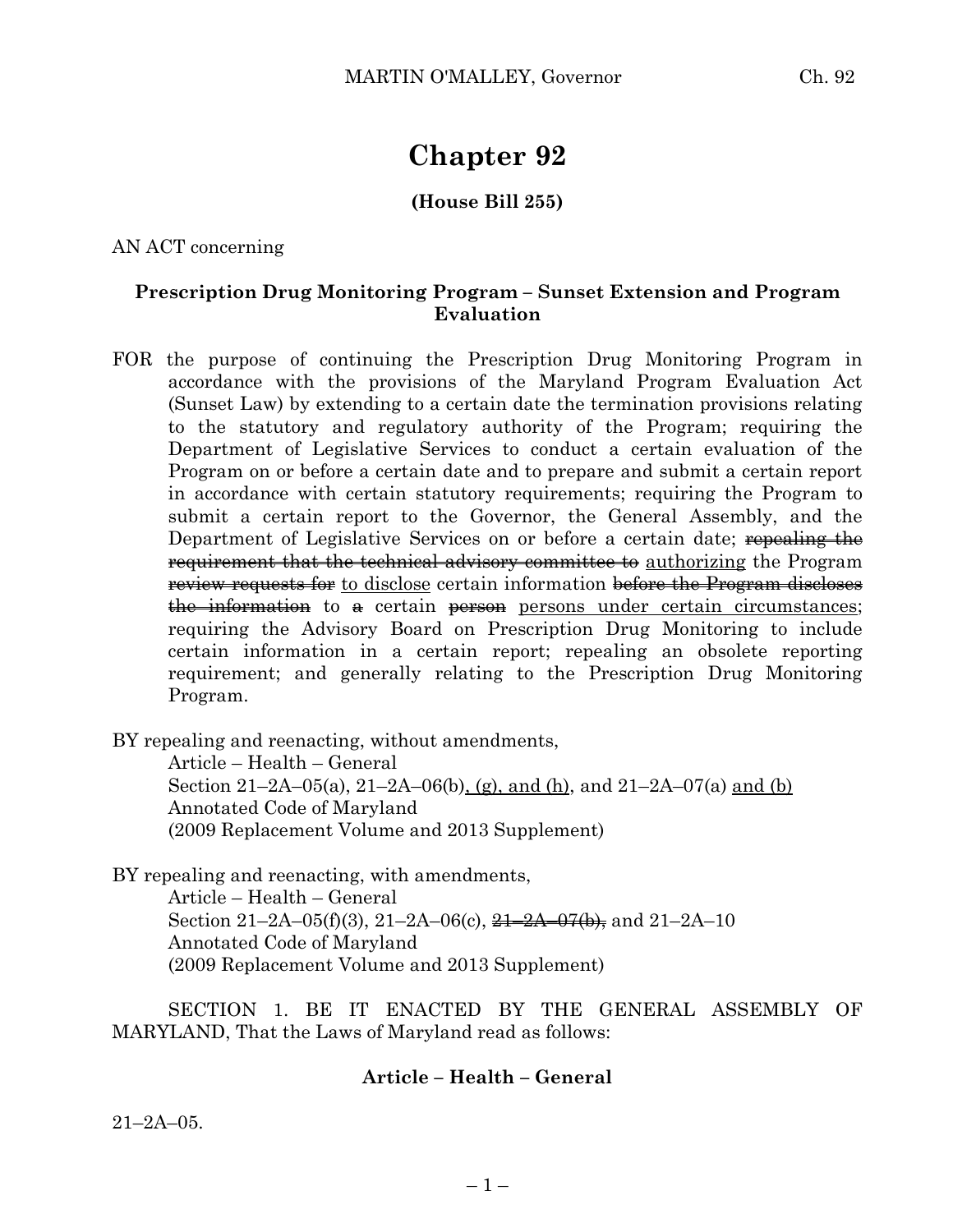(a) There is an Advisory Board on Prescription Drug Monitoring in the Department.

(f) The Board shall:

(3) **[**(i) Provide within 180 days after its first meeting, in accordance with § 2–1246 of the State Government Article, an interim report to the General Assembly setting forth the Board's analysis and recommendations under item (2) of this subsection relating to the design, implementation, and funding of the Program; and

(ii)**]** Provide annually to the Governor and, in accordance with § 2–1246 of the State Government Article, the General Assembly **[**an analysis**] A REPORT THAT INCLUDES:**

**(I) THE NUMBER OF PRESCRIBERS REGISTERED WITH AND USING THE PROGRAM;**

**(II) THE NUMBER OF DISPENSERS REGISTERED WITH AND USING THE PROGRAM;**

### **(III) THE NUMBER OF DISCLOSURES MADE TO FEDERAL LAW ENFORCEMENT AGENCIES OR STATE OR LOCAL LAW ENFORCEMENT AGENCIES;**

**(III) (IV) AN ANALYSIS** of the impact of the Program on patient access to pharmaceutical care and on curbing prescription drug diversion in the State**[**, including any**]; AND**

**(IV) (V) ANY** recommendations related to modification or continuation of the Program; and

21–2A–06.

(b) The Program shall disclose prescription monitoring data, in accordance with regulations adopted by the Secretary, to:

(1) A prescriber, or a licensed health care practitioner authorized by the prescriber, in connection with the medical care of a patient;

(2) A dispenser, or a licensed health care practitioner authorized by the dispenser, in connection with the dispensing of a monitored prescription drug;

(3) A federal law enforcement agency or a State or local law enforcement agency, on issuance of a subpoena, for the purpose of furthering an existing bona fide individual investigation;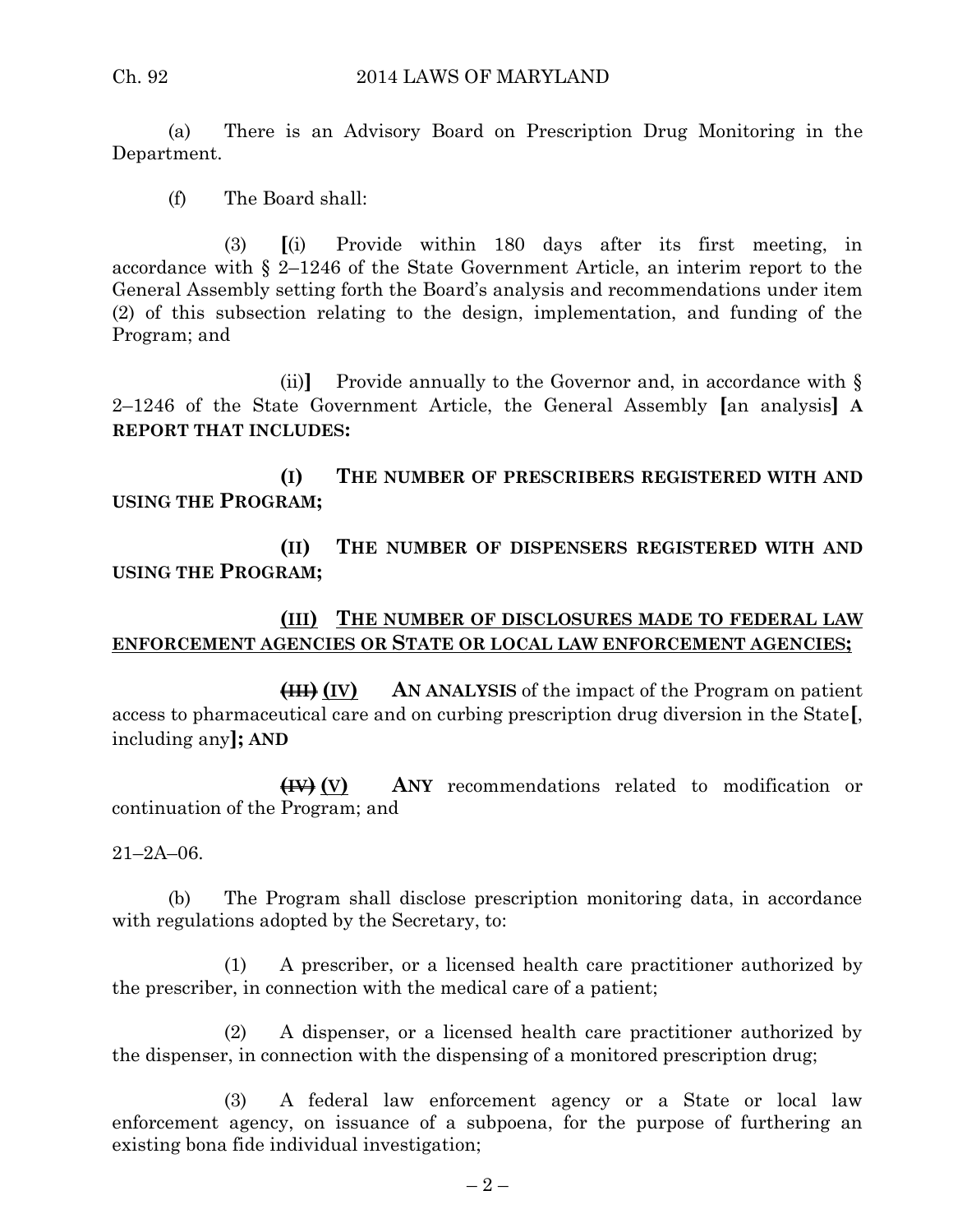(4) A licensing entity, on issuance of an administrative subpoena voted on by a quorum of the board of the licensing entity, for the purposes of furthering an existing bona fide individual investigation;

(5) A rehabilitation program under a health occupations board, on issuance of an administrative subpoena;

(6) A patient with respect to prescription monitoring data about the patient;

(7) Subject to subsection (g) of this section, the authorized administrator of another state's prescription drug monitoring program;

(8) The following units of the Department, on approval of the Secretary, for the purpose of furthering an existing bona fide individual investigation:

- (i) The Office of the Chief Medical Examiner;
- (ii) The Maryland Medical Assistance Program;
- (iii) The Office of the Inspector General;
- (iv) The Office of Health Care Quality; and
- (v) The Division of Drug Control; or

(9) The technical advisory committee established under  $\S 21-2A-07$  of this subtitle for the purposes set forth in subsection (c) of this section.

(c) **(1)** Before the Program discloses information under subsection (b)(3), (4), (5),  $\frac{1}{2}$  (7),  $\frac{1}{2}$  or (8) of this section, the technical advisory committee to the Program shall:

(1) **(I)** Review the requests for information;

(2) **(II)** Provide clinical guidance and interpretation of the information requested to the Secretary to assist in the Secretary's decision on how to respond to a judicial subpoena, administrative subpoena, or other request; and

(3) **(III)** Provide clinical guidance and interpretation of the information requested to the authorized recipient of the information.

## **(2) NOTWITHSTANDING PARAGRAPH (1) OF THIS SUBSECTION, THE PROGRAM MAY DISCLOSE INFORMATION TO THE AUTHORIZED ADMINISTRATOR OF ANOTHER STATE'S PRESCRIPTION DRUG MONITORING**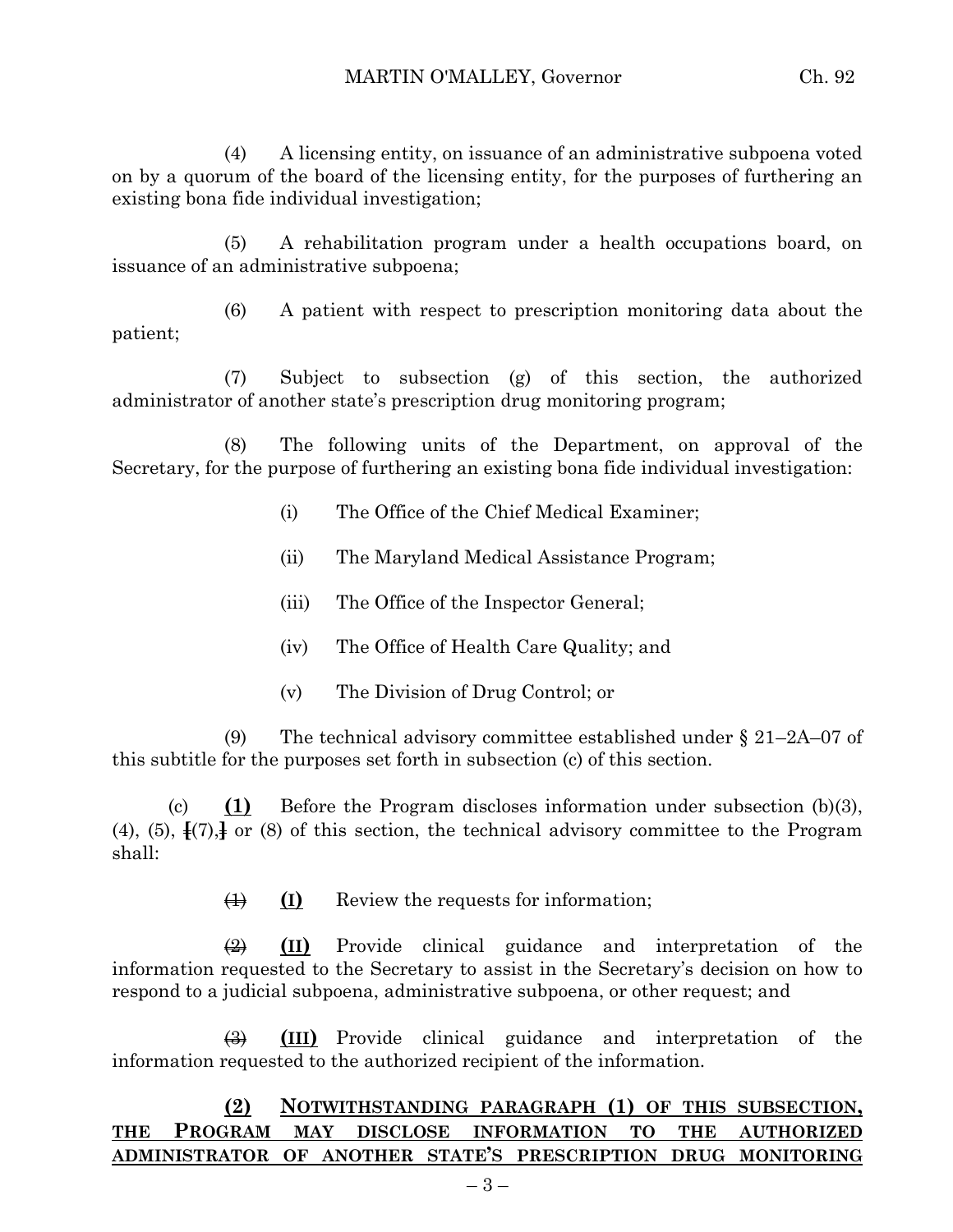# **PROGRAM FOR DISCLOSURE TO THE PERSONS LISTED IN SUBSECTION (B)(1), (2), AND (6) OF THIS SECTION WITHOUT THE REVIEW, CLINICAL GUIDANCE, AND INTERPRETATION OF THE TECHNICAL ADVISORY COMMITTEE.**

(g) The Program may provide prescription monitoring data to another state's prescription drug monitoring program only if the other state's prescription drug monitoring program agrees to use the prescription monitoring data in a manner consistent with the provisions of this subtitle.

(h) The Program may:

(1) Request and receive prescription monitoring data from another state's prescription drug monitoring program and use the prescription monitoring data in a manner consistent with the provisions of this subtitle; and

(2) Develop the capability to transmit prescription monitoring data to and receive prescription monitoring data from other prescription drug monitoring programs employing the standards of interoperability.

 $21 - 2A - 07$ .

(a) There is a technical advisory committee to the Program.

(b) The purpose of the technical advisory committee is to review requests for information from the Program under  $\S$  21–2A–06(b)(3), (4), (5),  $\frac{1}{2}$  (7),  $\frac{1}{2}$  and (8) of this subtitle.

21–2A–10.

Subject to the evaluation and reestablishment provisions of the Maryland Program Evaluation Act, this subtitle and all regulations adopted under this subtitle shall terminate and be of no effect after July 1, **[**2016**] 2019**.

SECTION 2. AND BE IT FURTHER ENACTED, That, on or before January 1, 2015, the Prescription Drug Monitoring Program shall submit a report to the Governor and, in accordance with § 2–1246 of the State Government Article, the General Assembly, and the Department of Legislative Services that:

(1) describes efforts to collect and make available, in real–time, prescription monitoring data;

(2) includes recommendations for a long–term funding source to support the Program;

(3) provides the status of the Department of Health and Mental Hygiene's independent evaluation of the Program; and